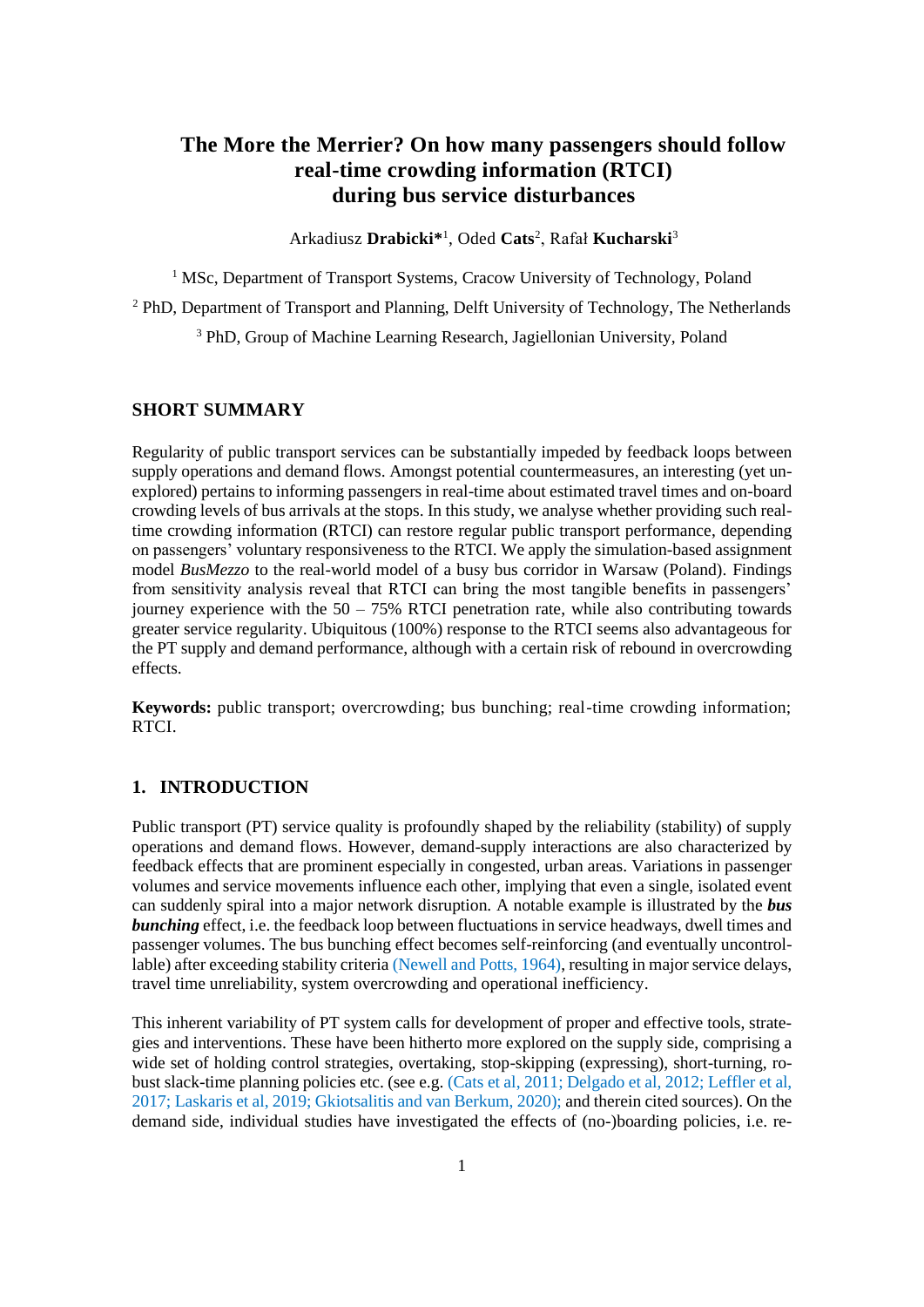stricting the passengers from boarding the overcrowded and delayed buses, and/or queue-swapping behaviour (e.g. (Wu et al, 2017; Sun and Schmoecker, 2018; Saw and Chew, 2020)). Their objective is to avert the knock-on impact of excessive passenger loads upon the bunching feedback loop and deteriorating network performance.

However, while exposing certain benefits of anti-bunching strategies, studies acknowledge that they are also intertwined with additional costs incurred by passengers and/or operators, being *imposed upon* the current network operations. Especially, the demand-side policies are seldom implemented because of their limited acceptability amongst PT service users and providers. Little remains known, on the other hand, about policies aimed at *inciting voluntarily* a more co-operative travel behaviour – and simultaneously, yielding an enhanced system performance. Such prospective solution emerges in the (increasingly feasible) **real-time crowding information (RTCI)** (Delgado et al, 2012; Schmoecker et al, 2016; Wu et al, 2017; Drabicki et al, 2021(a,b); Wang et al, 2021). By coupling the (historical and/or real-time) data on estimated arrival times with onboard loads of PT vehicles (Figure 1), the RTCI system can help passengers make more informed decisions, with a much greater awareness of actual service conditions. In context of the bunching effect, the RTCI provision at bus stops may encourage the so-called willingness to wait to reduce overcrowding. This may lead to potential gains both for passengers (travel utility) and operators (system performance) – which have not been yet thoroughly explored in the state-of-the-art.

**Our objective** is to address the above-mentioned research gap with a sensitivity analysis of the impacts of the RTCI on trip (departure) loads and its provision during bus service disturbances. We apply the simulation-based, dynamic PT assignment model *BusMezzo* to analyse the RTCI influence upon passengers' boarding decisions and network performance. A series of simulations on a PT network model of one of the busiest bus services in the Warsaw city (Poland) illustrate the ramifications of RTCI provision under various service variability scenarios for passengers' travel experience and service operations. Results indicate the improvements achievable under variable demand responsiveness, especially with rising RTCI penetration rate and choice sensitivity. Outputs of this work aim to contribute towards improved understanding of the prospective RTCI benefits (and shortcomings) in alleviating the bunching effect. An in-depth elaboration on these implications will follow in the final stage of our study.



**Figure 1: Conceptual scheme of the RTCI system – a bus-stop display with information on (estimated) crowding levels and waiting times of the next bus arrivals.**

### **2. METHODOLOGY**

To examine the effects of RTCI during bus bunching, we will utilize the microscopic, simulationbased PT assignment model *BusMezzo* (Cats, 2011). The *BusMezzo* model has been demonstrated in a number of studies to capture the wider impacts of passenger overcrowding, demand-supply feedback performance and real-time information provision (e.g. (Cats et al, 2011; Cats and Jenelius, 2014; Cats et al., 2016; Drabicki et al., 2021(a,b))). The *BusMezzo* framework reproduces the network performance in a dynamic, sequential (event-based) manner. Crucially, this allows to reflect that the passengers may instantaneously reconsider their travel actions in response to unravelling network conditions and the obtained real-time information.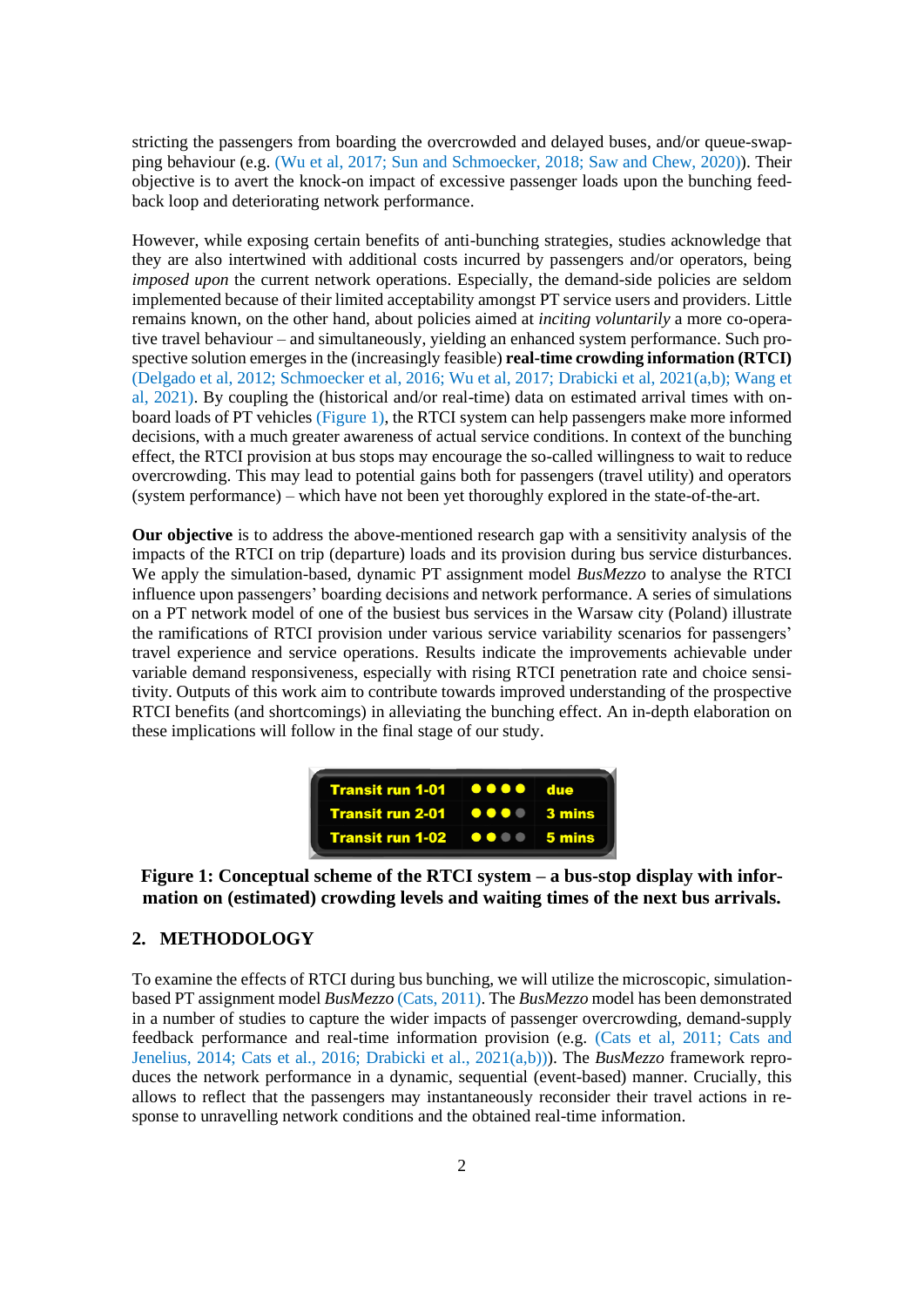In this study, we apply the *BusMezzo* model extension whose proof-of-concept was demonstrated in (Drabicki et al, 2021a). The impact of RTCI on passengers' instantaneous departure choices at stops and the resultant network effects can be essentially described in the 3 following stages:

1. **Recording the RTCI**. Each time when the bus vehicle departs from a given (upstream) stop, the information on its current passenger load is instantaneously recorded. This value is compared against the vehicle capacity and categorized on a 1-to-4 crowding information scale. The resultant RTCI value is then stored by the ITS system.

2. **Generating and disseminating the RTCI**. Each time when the bus vehicle departs from an upstream stop, its newly recorded RTCI value is transmitted outright to all the downstream stops. This RTCI value is thus disseminated among passengers at these stops (via electronic displays, journey planner apps etc.).

3. **Utilising the RTCI**. Each time when the passenger evaluates a boarding decision (i.e., when a bus vehicle has arrived) at the downstream stop, (s)he acquires the current RTCI on the next 2 bus departures. The passenger evaluates then boarding decision based on the information on crowding levels of the next 2 bus trips, plus the waiting time required for the second departure. This probabilistic boarding decision process can result with 2 possible outcomes: boarding the first bus now – vs. – waiting and boarding the second bus later. (To avoid erroneous, 'infinite' deferrals of boarding, we assume that such RTCI-based decision may occur only once for a given passenger.)

The above summarized framework reproduces the RTCI impact on passengers' boarding choices, which might become especially prominent once passengers waiting at a stop are informed of lower crowding conditions on-board the later (second) bus arrival.

In this study, we apply the model to examine the consequences of such travel behaviour during bus service irregularities. The principal aim of simulation experiments is to analyse the effects of RTCI provision in the event of bus bunching. To this end, we define a set of scenarios and perform multiple simulations, comparing essentially the output between the *RTCI* vs. *no RTCI* cases. In simulation scenarios, we examine the influence of different demand-side settings. Firstly, these relate to the information penetration rate, i.e. share of passengers who follow the RTCI in their travel decisions – spanning between: 0% / 25% / 50% / 75% / 100%. Secondly, we investigate the impact of variable choice sensitivity parameter, considering *low* / *mid / high* sensitivity conditions. (Whereby *lower* sensitivity tends towards a stochastic choice model, while *higher* sensitivity translates into a deterministic choice model.) A set of demand- and supply-related metrics help us then to evaluate the RTCI impact on travel experience and service performance in our bus network.

# **3. RESULTS AND DISCUSSION**

**Case study.** Simulation analysis is performed on a bus line model, which represents a real-world bus corridor in the capital city of Warsaw (Poland) (Figure 2). The case study concerned is a major east-west express bus service no. 523, connecting highly-populated suburbs with the central Warsaw area and a number of busy urban PT interchanges. This is a high-demand bus route, routinely prone to overcrowding and operational uncertainty. Buses run approx. every 5 minutes in the peak hour and total ride time equals ca. 60 minutes.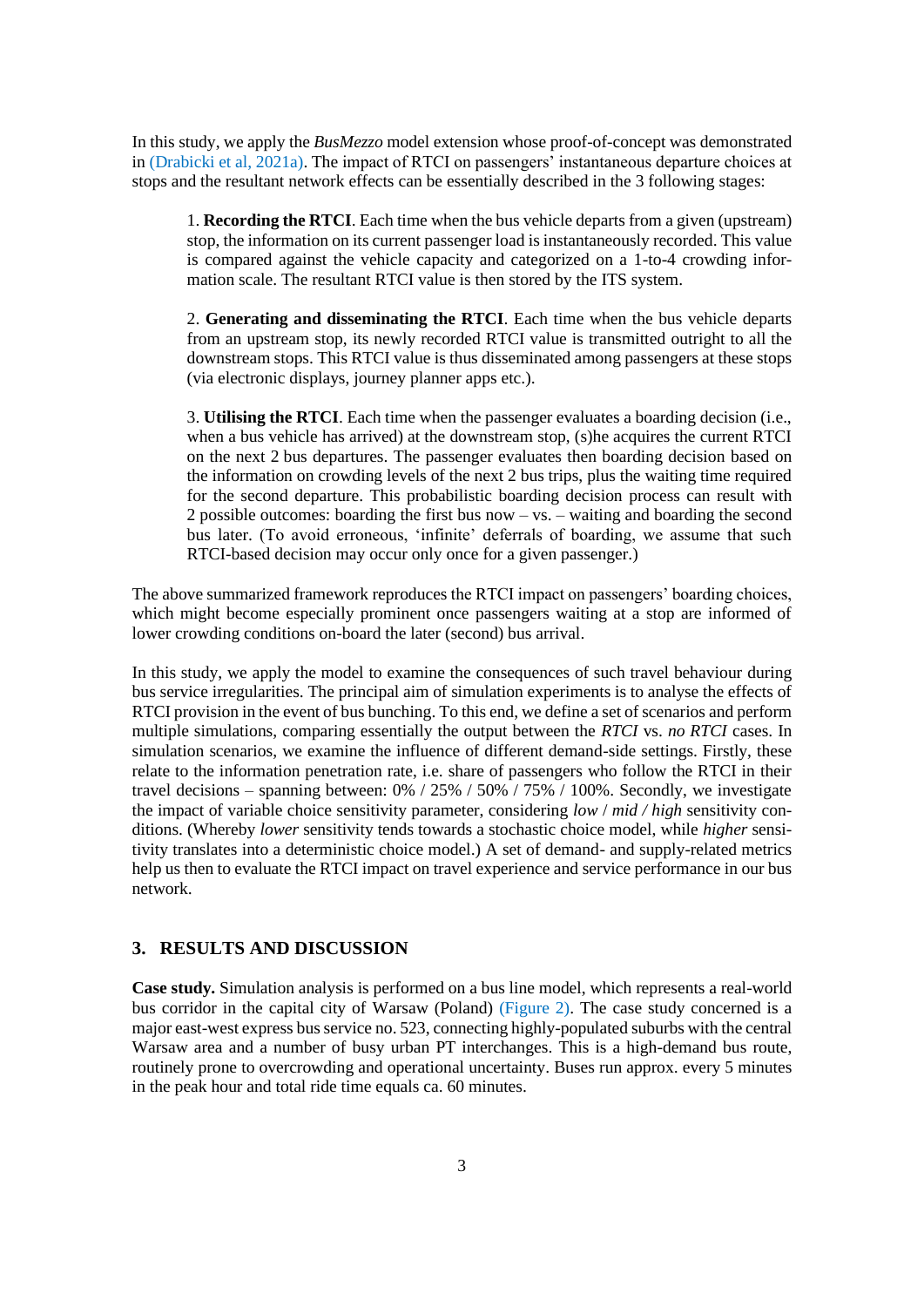

**Figure 2: Bus line model used in our simulations – Warsaw case study.**

**Preliminary results** (presented in tables and captions) illustrate the potential consequences of providing RTCI once bus bunching emerges in the case-study network. The baseline comparison – i.e. between scenarios with full (100%) vs. no (0%) RTCI availability - already results in a number of interesting observations. RTCI-induced boarding decisions lead to more uniform distribution of on-board passenger loads, with lower risk of high overcrowding conditions, and conversely – higher seating probability (even in the peak-hour conditions) (Figure 3). Hence, passengers can benefit from better on-board comfort experience, as they are more likely to travel in a moderately crowded bus, especially along the busiest bus line segment. From the operators' perspective, this implies more efficient capacity utilization, as individual bus loads oscillate within much narrower range, closer to the average value. Overall travel utility can be thus improved by ca. 7% (in relation to the *no RTCI* scenario), and importantly – these benefits are observable at a vast majority of bus stops in our case-study network. However, the exact scale of attainable outcomes and their positive (or sometimes negative) impacts differ depending on scenario settings.



**Figure 3: Sample results – RTCI impact on the on-board travel experience – passenger load changes vs. the** *no RTCI* **scenario.**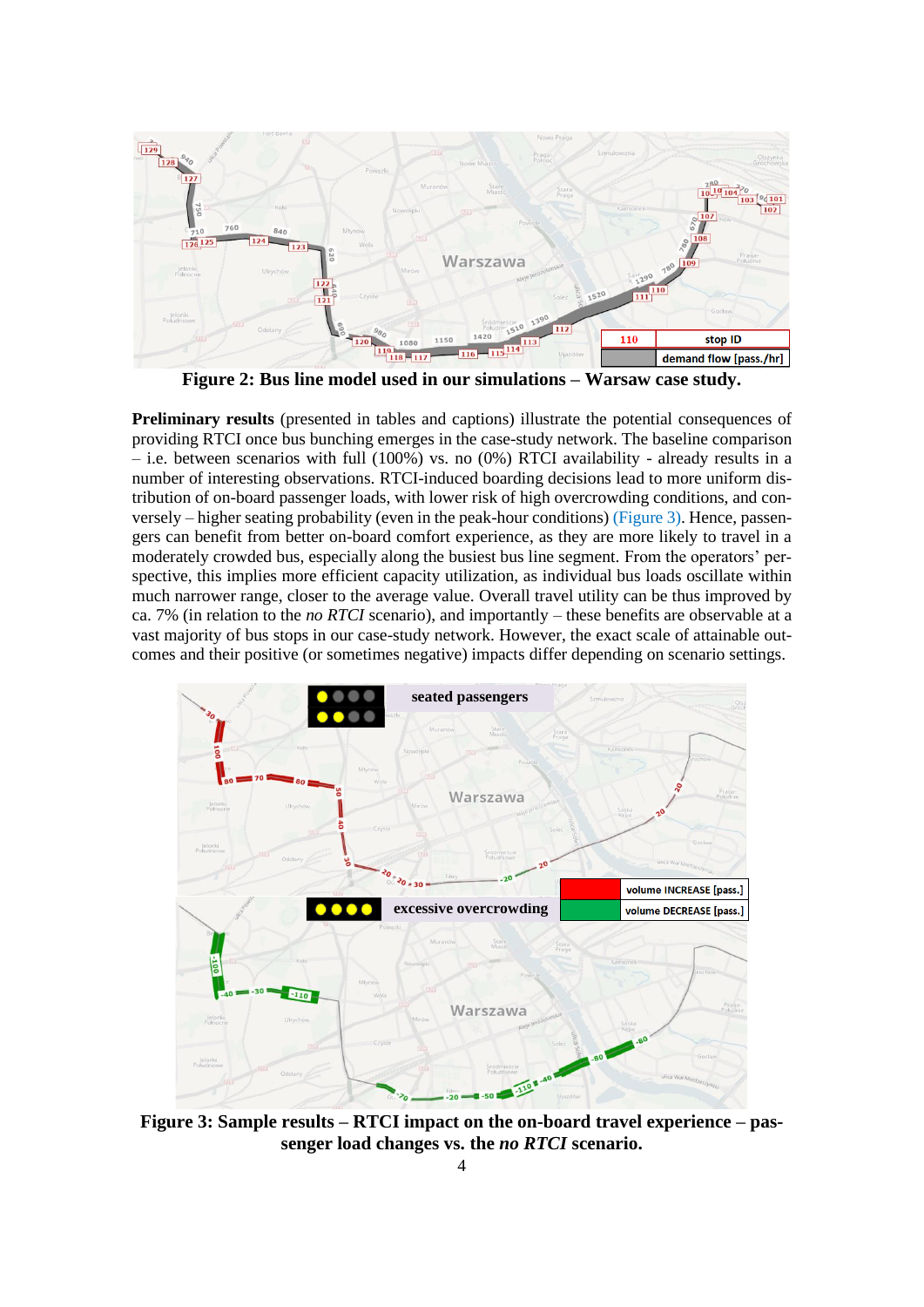Further simulation analyses underline the influence of variable RTCI penetration (response) rate against the bunching disturbances. In our case-study scenarios, an increasing share of passengers adhering to the RTCI induces enhanced journey and service conditions, particularly up to approx. 50 – 75% of total network flows. Improvements are evident across a wide range of journey experience parameters, including the in-vehicle and waiting travel utility, and particularly – the negative effects of on-board overcrowding and denied boardings. The latter can decrease by 30 – 60% in global terms and diminish altogether in specific parts of the bus network. However, ubiquitous (100%) response rate to the RTCI may induce a certain rebound in the overcrowding effects (Figure 4). Nevertheless, in addition to demand-side consequences, higher RTCI penetration rates also result in lower bus headway irregularities (Figure 5). Hence, the propagation of bus bunching effect becomes then effectively suppressed in the downstream network.



**Figure 4: Sample results – impact of the variable RTCI penetration rate on passengers' experience of the PT overcrowding effects.**



**Figure 5: Sample results – impact of the variable RTCI penetration rate upon service headway variability along the bus route.**

In another set of simulations, the impacts of RTCI are investigated for various levels of choice sensitivity (of passengers' boarding decisions). A summary of the results (Table 1) indicates that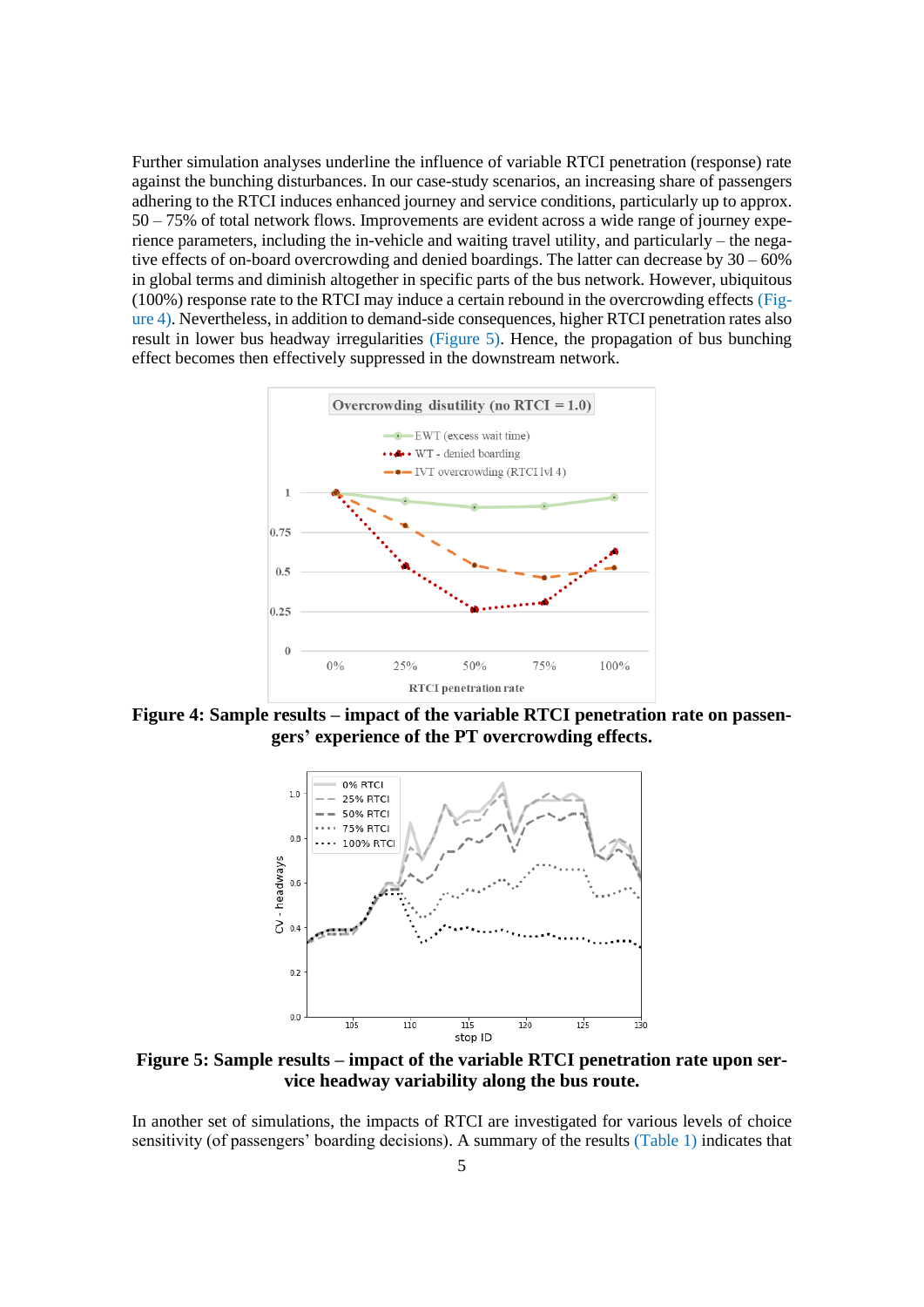RTCI benefits are more exposed with 'higher' (i.e. more *deterministic*) choice sensitivity. These are particularly attributable to improved on-board travel conditions, as waiting times tend concurrently to increase, yet not sufficiently to mitigate the overall travel utility gains. Simultaneously, such findings suggest limited RTCI effectiveness in more *stochastic* choice behaviour conditions.

| <b>Utility changes</b><br>with RTCI: | <b>Waiting time</b><br>disutility | In-vehicle travel<br>time disutility | <b>Total travel</b><br>time disutility |
|--------------------------------------|-----------------------------------|--------------------------------------|----------------------------------------|
| choice sensitivity:                  |                                   |                                      |                                        |
| low                                  | $+3.8%$                           | $-2.0\%$                             | $-0.2\%$                               |
| mid                                  | $-1.3\%$                          | $-7.7\%$                             | $-5.8\%$                               |
| high                                 | $+5.5%$                           | $-22.3%$                             | $-10.9\%$                              |

| Table 1: Sample results – impact of the variable RTCI choice sensitivity upon pas- |  |
|------------------------------------------------------------------------------------|--|
| senger travel experience – changes vs. the <i>no RTCI</i> scenario.                |  |

#### **4. CONCLUSIONS**

**The main contribution** of this study pertains to the sensitivity analysis of real-time crowding information (RTCI) provision to public transport (PT) passengers affected by the bus bunching disturbances. We adopt the microscopic, event-based *BusMezzo* modelling framework that simulates the consecutive stages of generating, disseminating and utilizing the RTCI, and the wide spectrum of resultant demand and supply phenomena in the PT network. Simulations on a realworld model of a busy bus corridor in Warsaw, reveal the plausible upsides (and downsides) of RTCI influence on boarding decisions under different demand settings, which may result both from travel behaviour and network coverage aspects – i.e., variable penetration rate and choice sensitivity among passengers.

Preliminary findings show that passengers with RTCI access can improve their own travel experience and mitigate the overcrowding impacts, while also inducing supply-side benefits (e.g. lower headway variations). An advantageous consequence of the widespread RTCI availability is the stimulation of co-operative travel behaviour among passengers, as *individual* decisions ultimately yield *global* (network-wide) improvements. We observe that substantial travel experience improvements are attainable once more than 50% of passengers follow the RTCI in their boarding decisions during the emerging PT service irregularities. These benefits are also sustained, albeit to a lower extent, with ubiquitous (100%) response rate to the RTCI. Meanwhile, higher choice sensitivity - implying more deterministic decisions – points towards greater efficacy of RTCI provision in mitigating service irregularity. This observation should be verified, though, in follow-up studies to examine whether system over-responsiveness to the RTCI can bring counterproductive results in certain conditions. Future research should also prioritise the real-world data validation of the actual RTCI effects to support their practical implementation in PT networks.

Implications from this study highlight the prospective role of RTCI systems in future PT networks, underlining their impact on travel behaviour and network-wide consequences. These can be especially helpful in the aftermath of the negative COVID-19 pandemic impacts upon PT systems. Rising concerns regarding the PT crowding levels and social distancing requirements can be adequately addressed with the provision of reliable and trustworthy RTCI information. Finally, findings of this study indicate the prospective application of future RTCI systems as a travel demand management tool targeting the common bus bunching problem in PT networks.